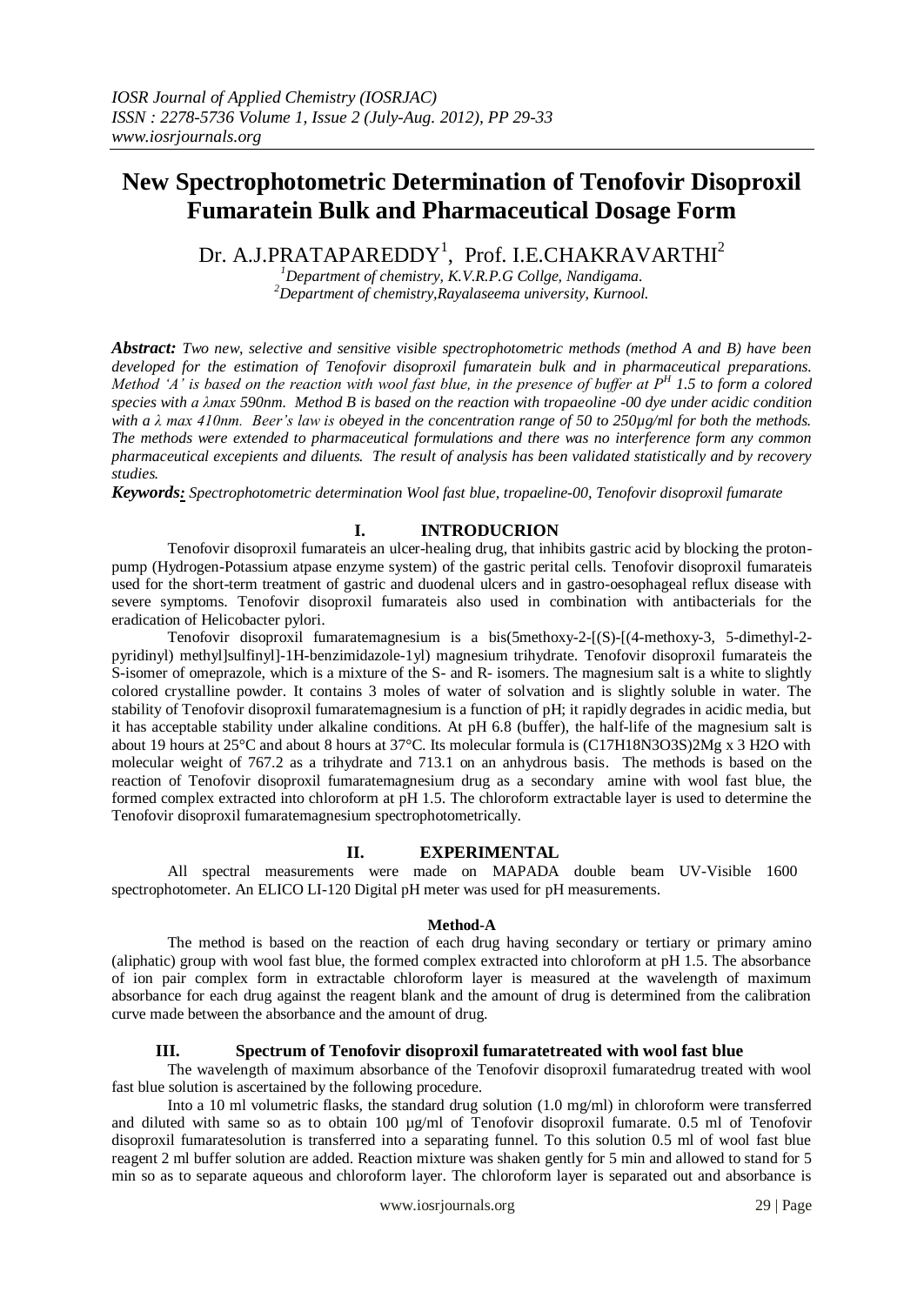measured in the wavelength range of 450 to 650 nm, against the reagent blank. The spectrum is given in fig.4 (a).2.1.



**Fig: 4(a).3.1: Spectrum of tenofovir disoproxil fumarate**

# **IV. Assay Procedure**

Various aliquots of the standard Tenofovir disoproxil fumaratesolution ranging from 0.5-2.5 ml are transferred into a series of separating funnel. To each flask, 1.5 ml of wool fast blue solution, 2.0 ml of buffer solution and 5 ml of chloroform are added. Reaction mixture in each funnel is shaken gently for 5 min and allowed to stand for 5 min so as to separate aqueous and chloroform layer. The chloroform layer is separated out and absorbance is measured at 590 nm, against the reagent blank prepared in similar manner omitting drug solution. Calibration graph is obtained by plotting absorbance values against the concentration of Tenofovir disoproxil fumaratesolution. The calibration curve is found to be linear over a concentration range of 50 to 250g/ml of Tenofovir disoproxil fumarate. The amount of Tenofovir disoproxil fumaratepresent in the sample is estimated from the calibration graph.Theresultsarepresented infig.4(a).2.2



**Fig.4(a).3.2: Calibration curve of tenofovir disoproxil fumarate**

# **Pharmaceutical formulation of Tenofovir disoproxil fumarate**

For analysis of tablet formulation, twenty tablets of Tenofovir disoproxil fumarateare weighed accurately and finely powdered. An accurately weighed portion of powdered sample, equivalent to 50 mg of Tenofovir disoproxil fumaratewas taken in a 50 ml volumetric flask containing 25 ml of chloroform, sonicated for 20 minutes. The resultant solution is filtered through Whatman filter paper No. 41 into another 50 ml volumetric flask. The filter paper was washed several times with chloroform. The washings were added to the filtrate and the final volume was made up to the mark with methanol. Further sample solution is diluted and treated as per the procedure of the calibration curve. Amount of the drug present in sample was computed from respective calibration curve. The results are present in table. 4(a).2.3.

| Pure<br>sample<br>Taken (mg) | Amount<br>Found(mg)<br>$\mathbf{S.D}^*$ | Percentage of<br>Label claim | $^{\ast}$ C.V | $\mathbf{t}_{\mathrm{cal}}$ |
|------------------------------|-----------------------------------------|------------------------------|---------------|-----------------------------|
| 100                          | $100.06 \pm 0.21$                       | 100.06                       | 0.2188        | 0.6128                      |

**Table. 4(a).3.3: Assay of tenofovir disoproxil fumarate**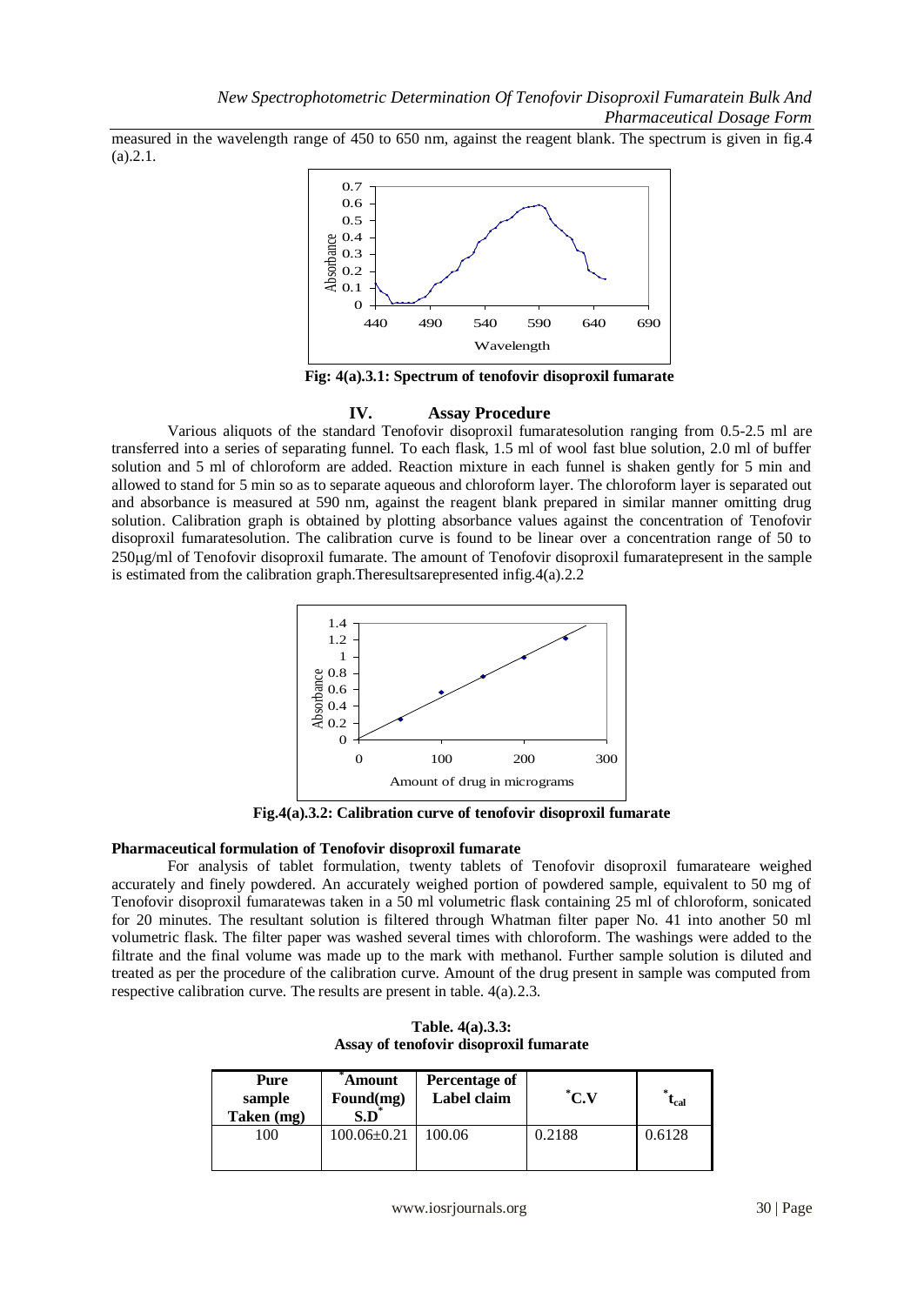### **V. Results and discussion**

In this method the Tenofovir disoproxil fumaratetreated with wool fast blue dye at 1.5 pH. The resultant solution is extracted with chloroform. The ion pair complex is formed in extractable chloroform layer. The absorbance of the extractable ion pair complex is measured at 590 nm against the reagent blank (prepared in a similar manner devoid of drug solution). The calibration curve (concentration vs absorbance) is linear over the range of 50-250 μg/ml of Tenofovir disoproxil fumarate. The values of standard deviation are low, indicates high accuracy and reproducibility of the method. The't' calculated values are compared well with the theoretical value of 2.78 thereby indicating that the precision of the method. There is no effect of additives and excipients such as starch, calcium lactose and glucose in the concentrations of those present in general pharmaceutical preparations.

The proposed method is found to be simple, precise, accurate and time saving, reproducible and can be conveniently adopted for routine analysis of estimation of Tenofovir disoproxil fumaratein bulk drugs samples and pharmaceutical formulations as seen from the agreement of the amount of Tenofovir disoproxil fumaratein the present method and the labeled amount of the pharmaceutical preparation.

#### **Method-B**

The method is based on the reaction of Tenofovir disoproxil fumaratehaving secondary amino (aliphatic) group with tropaeoline-OO, the formed complex extracted into chloroform in acidic medium. The chloroform extractable layer is used to determine the Tenofovir disoproxil fumaratespectrophotometrically. The amount of drug is computed from the calibration curve.

#### **Spectrum of Tenofovir disoproxil fumaratetreated with tropaeoline-OO**

The wavelength of maximum absorbance of the Tenofovir disoproxil fumaratedrug treated with tropaeoline-OO solution is ascertained by the following procedure.

Into a 10 ml volumetric flasks, the standard drug solution (1.0 mg/ml) in chloroform were transferred and diluted with same so as to obtain 100 µg/ml of Tenofovir disoproxil fumarate. 1 ml of Tenofovir disoproxil fumaratesolution is transferred into a separating funnel. To this solution 1.0 ml of tropaeoline-OO reagent 2.0 ml hydrochloric acid solution are added. Reaction mixture was shaken gently for 5 min and allowed to stand for 5 min so as to separate aqueous and chloroform layer. The chloroform layer is separated out and absorbance is measured in the wavelength range of 340 to 540 nm, against the reagent blank. The spectrum is given in fig.4 (b).2.1.



**Fig: 4(b).3.1: Spectrum of tenofovir disoproxil fumarate**

#### **Assay Procedure**

To study the effect of drug concentration on the absorbance of the ion pair complex under optimal conditions now arrived is studied by the following method to know the suitability of the method for the assay of Tenofovir disoproxil fumarate.

Various aliquots of the standard Tenofovir disoproxil fumaratesolution ranging from 0.5-2.5 ml are transferred into a series of separating funnels. To each flask, 1.0 ml of tropaeoline-OO solution, 1.5 ml of hydrochloric acid solution and 5 ml of chloroform are added. Reaction mixture in each funnel is shaken gently for 5 min and allowed to stand for 5 min so as to separate aqueous and chloroform layer. The chloroform layer is separated out and absorbance is measured at 410 nm, against the reagent blank prepared in similar manner omitting drug solution. Calibration graph is obtained by plotting absorbance values against the concentration of Tenofovir disoproxil fumaratesolution. The calibration curve is found to be linear over a concentration range of 50 to 250g/ml of Tenofovir disoproxil fumarate. The amount of Tenofovir disoproxil fumaratepresent in the sample is estimated from the calibration graph. The results are presented in fig.4(b).2.2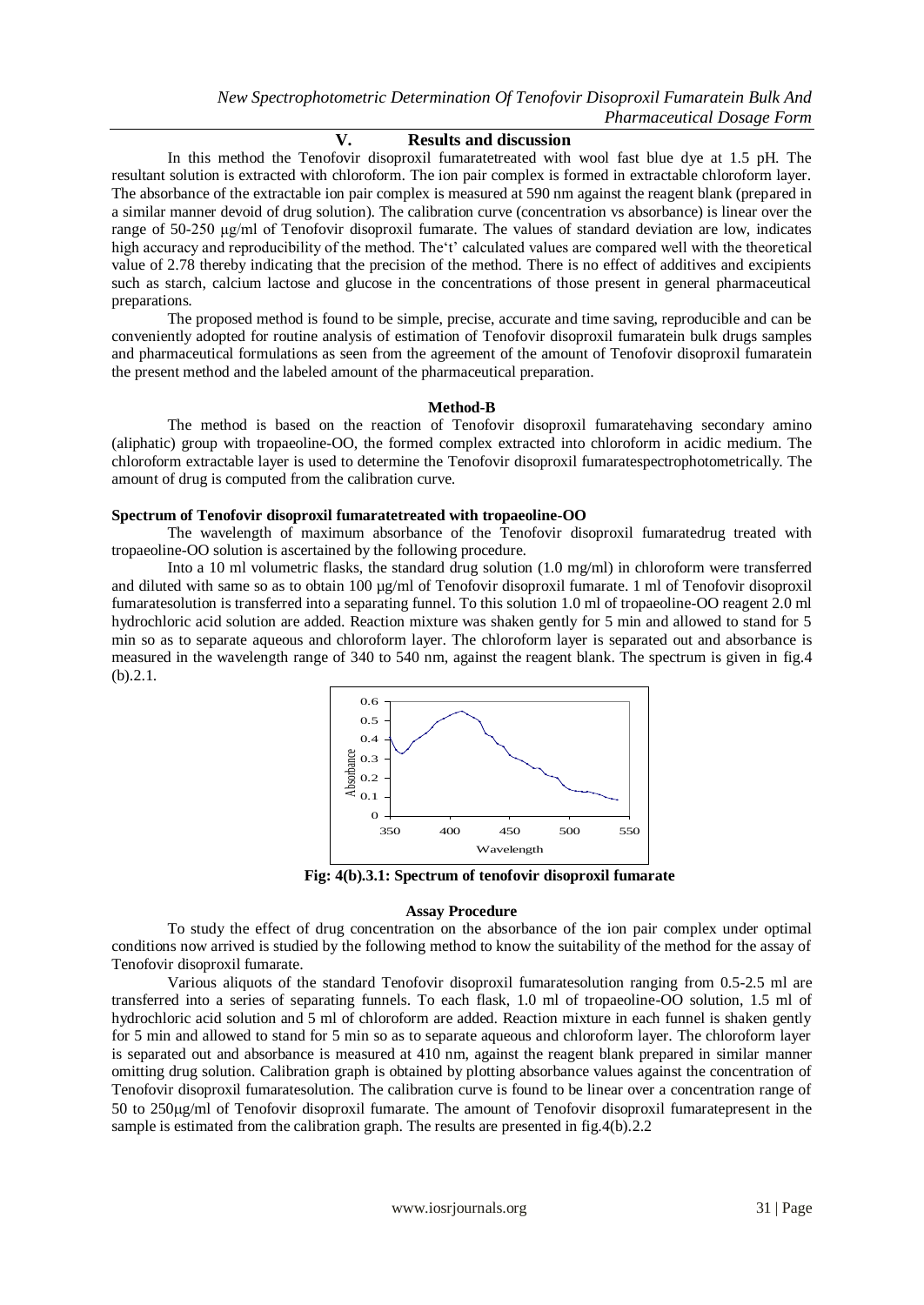*New Spectrophotometric Determination Of Tenofovir Disoproxil Fumaratein Bulk And Pharmaceutical Dosage Form*



**Fig.4(b).3.2: Calibration curve of tenofovir disoproxil fumarate** 

For analysis of tablet formulation, twenty tablets of Tenofovir disoproxil fumarateare weighed accurately and finely powdered. An accurately weighed portion of powdered sample, equivalent to 50 mg of Tenofovir disoproxil fumaratewas taken in a 50 ml volumetric flask containing 25 ml of chloroform, sonicated for 20 minutes. The resultant solution is filtered through Whatman filter paper No. 41 into another 50 ml volumetric flask. The filter paper was washed several times with chloroform. The washings were added to the filtrate and the final volume was made up to the mark with chloroform. 5 ml filtrate of the sample solution was diluted to 10 ml with chloroform and treated as per the procedure of the calibration curve. Amount of the drug present in sample was computed from respective calibration curve. The results are present in table. 4(b).2.3.

**Table. 4(b).2.3: Table. 4(b).3.3: Assay of tenofovir disoproxil fumarate**

| Pure<br>sample<br>Taken (mg) | Amount<br>Found(mg)<br>$S.D^*$ | Percentage<br>Label claim | $^{\ast}$ C.V | $\iota_{\rm cal}$ |
|------------------------------|--------------------------------|---------------------------|---------------|-------------------|
| 100                          | $100.1 \pm 0.33$               | 100.1                     | 0.3387        | 0.6596            |

#### **VI. Results and discussion**

In this method the Tenofovir disoproxil fumaratetreated with tropaeoline-OO dye in acidic medium. The resultant solution is extracted with chloroform. The ion pair complex is formed in extractable chloroform layer. The absorbance of the extractable ion pair complex is measured at 410 nm against the reagent blank (prepared in a similar manner devoid of drug solution). The calibration curve (concentration vs absorbance) is linear over the range of 50-250 μg/ml of Tenofovir disoproxil fumarate. The values of standard deviation values are low, indicates high accuracy and reproducibility of the method. The't' calculated values are compares well with the theoretical value of 2.78 thereby indicating the precision of the method. There is no effect of additives and excipients such as starch, calcium lactose and glucose in the concentrations of those present in general

The proposed method is found to be simple, precise, accurate and time saving, reproducible and can be conveniently adopted for routine analysis of estimation of Tenofovir disoproxil fumaratein bulk drugs samples and pharmaceutical formulations as seen from the agreement of the amount of Tenofovir disoproxil fumaratein the present method and the labeled amount of the pharmaceutical preparation.

#### **VII. ACKNOWLEDGEMENTS**

The authors on thankful to M/S Hetero Drugs Limited, Hyderabad for gift sample and. Department of Chemistry, Rayalaseema University Kurnool. For providing additional laboratory facilities